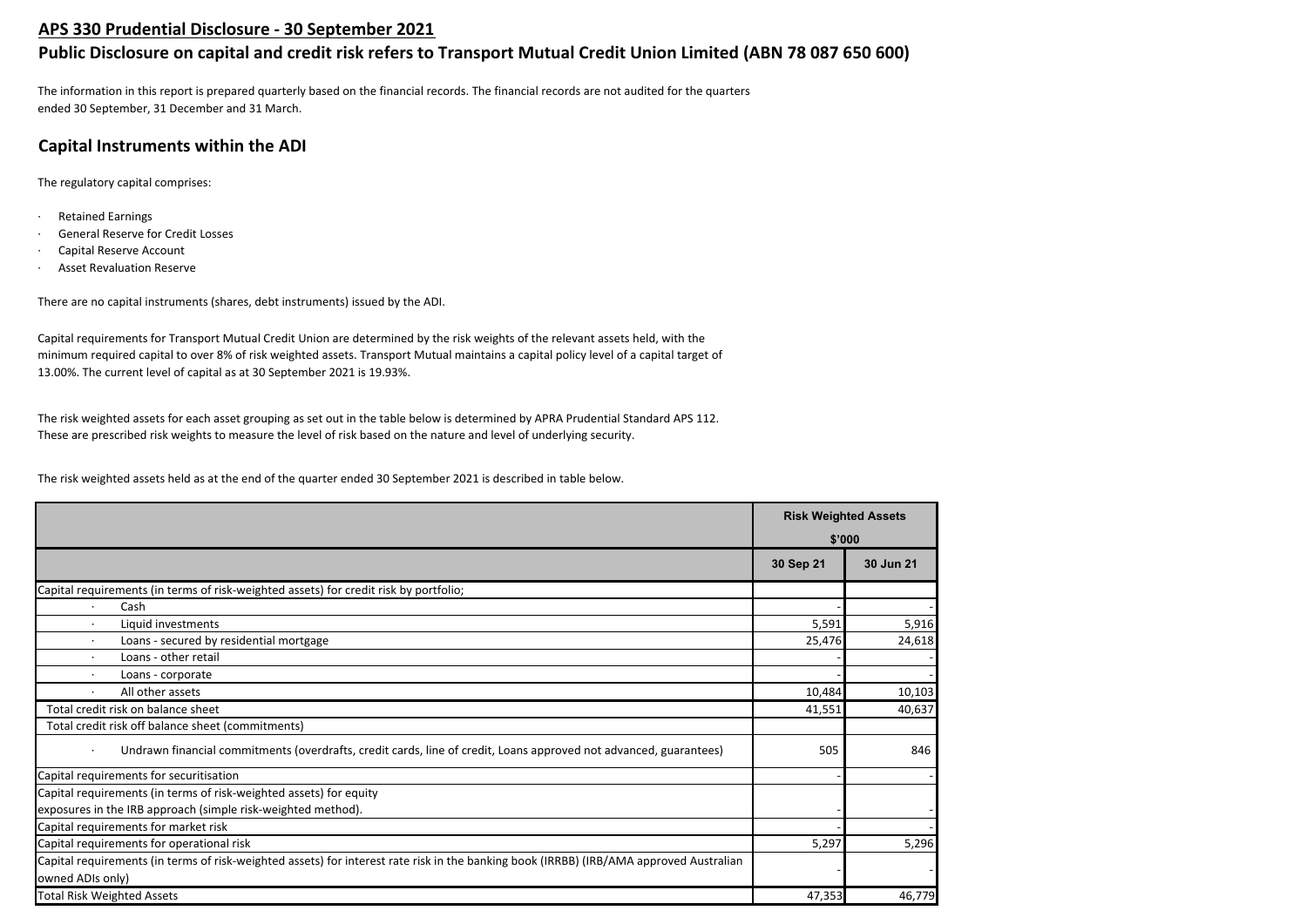## **Capital**

The capital held by Transport Mutual exceeds the policy and minimum capital prescribed by APRA Prudential Standards.

The capital ratio is the amount of capital described in the table below divided by total risk weighted assets.

|                      | Capital \$ '000 |           |  |
|----------------------|-----------------|-----------|--|
|                      | 30 Sep 21       | 30 Jun 21 |  |
| Common Equity Tier 1 | 8,975           | 8,814     |  |
| Tier 1               | 8,975           | 8,814     |  |
| <b>Total Capital</b> | 9,437           | 9,275     |  |

|                      | <b>Capital %</b> |           |  |
|----------------------|------------------|-----------|--|
|                      | 30 Sep 21        | 30 Jun 21 |  |
| Common Equity Tier 1 | 18.95%           | 19.12%    |  |
| Tier 1               | 18.95%           | 19.12%    |  |
| <b>Total Capital</b> | 19.93%           | 20.10%    |  |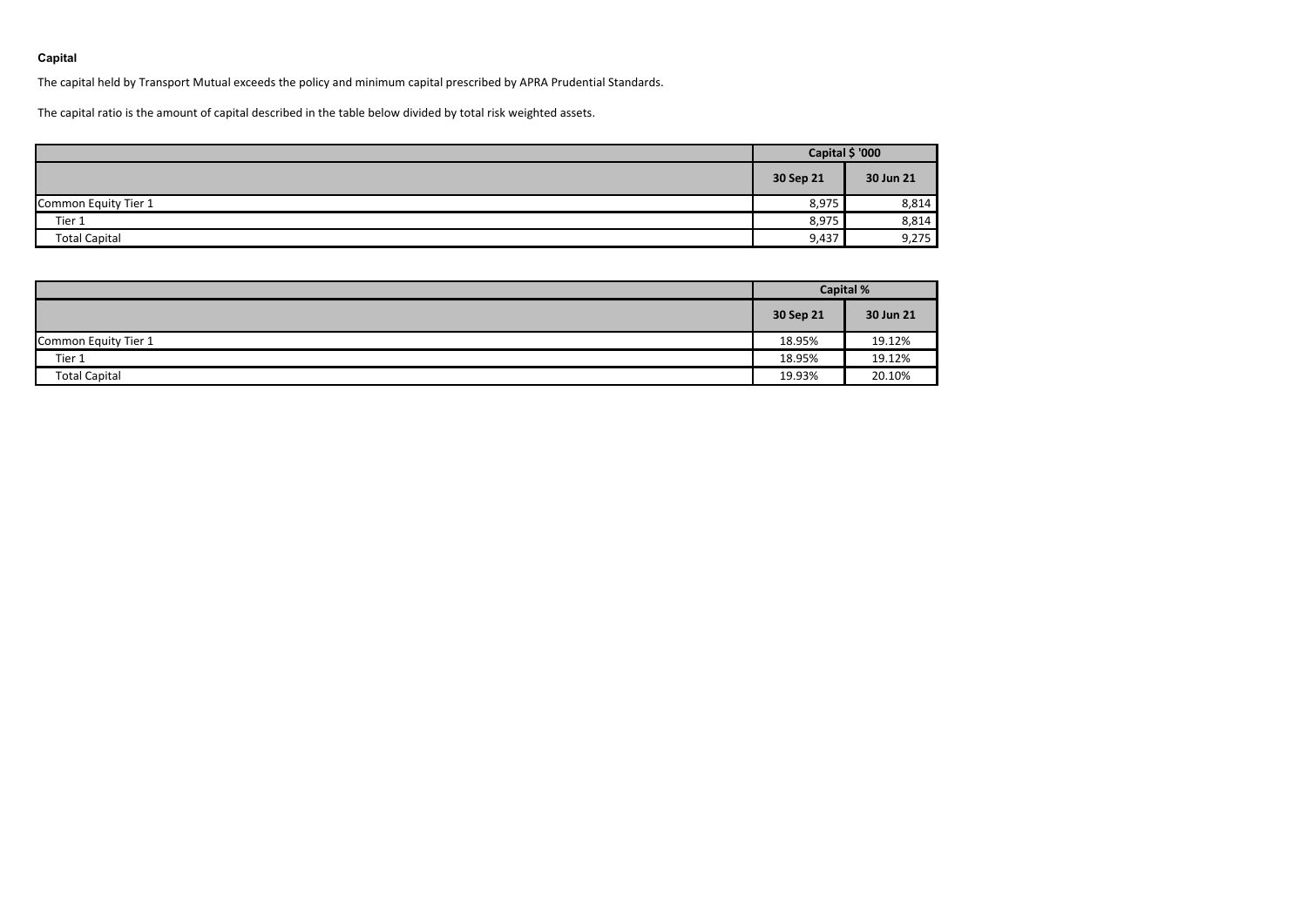## **CREDIT RISK – INVESTMENTS**

Surplus cash not invested in loans to members are held in high quality liquid assets (HQLA) or other investments according to Transport Mutual's Liquidity Policy. This includes the funds required to be held to meet withdrawal of deposits by members.

Transport Mutual uses the ratings of reputable ratings agencies to assess the credit quality of all investment exposures, where applicable, using the credit quality assessment scale in APRA prudential Guidance in APS112.

The exposure values associated with each credit quality step are as follows.

## **Credit Risk Investments**

| 30 Sep 21                    |                       |                       |                                      |           |                                                       |
|------------------------------|-----------------------|-----------------------|--------------------------------------|-----------|-------------------------------------------------------|
| <b>Credit Ratings</b>        | <b>Carrying Value</b> | <b>Past Due Value</b> | <b>Impaired</b><br><b>Facilities</b> | Provision | Average<br>Gross<br><b>Exposure in</b><br>the Quarter |
|                              | \$′000                | \$′000                | \$′000                               | \$′000    | \$′000                                                |
| <b>Credit Rating Grade 1</b> | 12,469                |                       |                                      |           | 10,159                                                |
| <b>Credit Rating Grade 2</b> | 4,494                 |                       |                                      |           | 5,743                                                 |
| <b>Credit Rating Grade 3</b> | 1,700                 |                       |                                      |           | 1,700                                                 |
| <b>Credit Rating Grade 4</b> |                       |                       |                                      |           |                                                       |
| <b>Credit Rating Grade 5</b> |                       |                       |                                      |           |                                                       |
| Total                        | 18,663                |                       |                                      |           | 17,602                                                |

| 30 Jun 21                    |                       |                |                               |           |                                                       |
|------------------------------|-----------------------|----------------|-------------------------------|-----------|-------------------------------------------------------|
| <b>Credit Ratings</b>        | <b>Carrying Value</b> | Past Due Value | Impaired<br><b>Facilities</b> | Provision | Average<br>Gross<br><b>Exposure in</b><br>the Quarter |
|                              | \$′000                | \$'000         | \$′000                        | \$'000    | \$'000                                                |
| Credit Rating Grade 1        | 7,848                 |                |                               |           | 7,848                                                 |
| <b>Credit Rating Grade 2</b> | 6,992                 |                |                               |           | 6,992                                                 |
| Credit Rating Grade 3        | 1,700                 |                |                               |           | 1,700                                                 |
| <b>Credit Rating Grade 4</b> |                       |                |                               |           |                                                       |
| Credit Rating Grade 5        |                       |                |                               |           |                                                       |
| Total                        | 16,540                |                |                               |           | 16,540                                                |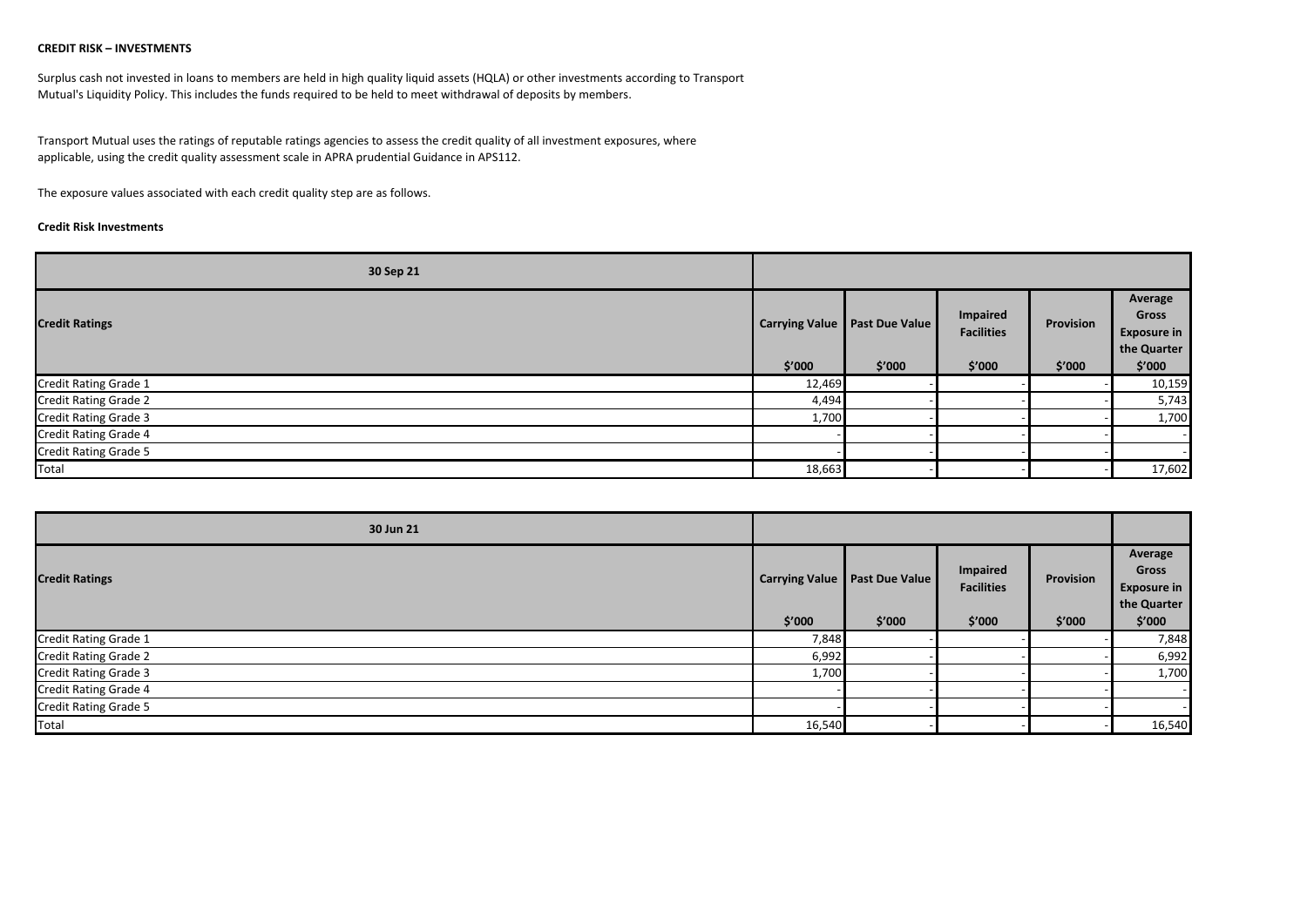#### **CREDIT RISK – LOANS**

The classes of loans entered into is limited to loans, commitments and other non-market off-balance sheet exposures. Transport Mutual does not enter into debt securities, and over-thecounter derivatives.

## **Impairment details**

The level of impaired loans by class of loan is set out below. In the note below:

- · Carrying Value is the amount of the balance sheet gross of provision.
- Past due loans is the 'on balance sheet' loan balances which are behind in repayments past due by 90 days or more but not impaired.
- · Impaired loans are the 'on balance sheet' loan balances which are at risk of not meeting all principle and interest repayments over time.
- · Provision for impairment is the amount of the impairment provision allocated to the class of impaired loans.
- · The losses in the period equate to the additional provisions set aside for impaired loans, and bad debts written off in excess of previous provision allowances.

The impaired loans are generally not secured against residential property. Some impaired loans are secured by bill of sale over motor vehicles or other assets of varying value. It is not practicable to determine the fair value of all collateral as at the balance date due to the variety of assets and their condition. The analysis of Transport Mutual's loans by class is as follows:

#### **Credit Risk Loans**

| 30 Sep 21                 |                                                                    |                                                          |                                                                                             |                                         |                                                                          |                                                                                 |
|---------------------------|--------------------------------------------------------------------|----------------------------------------------------------|---------------------------------------------------------------------------------------------|-----------------------------------------|--------------------------------------------------------------------------|---------------------------------------------------------------------------------|
| <b>Loans Portfolio</b>    | <b>Gross exposure</b><br>value-Average<br>for the period<br>\$'000 | Carrying value<br><b>Financial</b><br>Position<br>\$′000 | <b>Commitments</b><br>on Statement of (redraws, credit)<br>facilities<br>undrawn)<br>\$'000 | <b>Past Due</b><br>facilities<br>\$′000 | <b>Specific</b><br><b>Provision as</b><br>at end of<br>quarter<br>\$'000 | Increase in<br>specific<br>provision and<br>write- offs in<br>quarter<br>\$'000 |
| Mortgage secured          | 69,476                                                             | 70,694                                                   | 1,444                                                                                       | 610                                     |                                                                          |                                                                                 |
| Personal                  | 7,289                                                              | 7,389                                                    |                                                                                             | 15                                      | 129                                                                      | 31                                                                              |
| Overdrafts & Credit Cards | 42                                                                 | 25                                                       |                                                                                             |                                         |                                                                          |                                                                                 |
| Corporate borrowers       |                                                                    |                                                          |                                                                                             |                                         |                                                                          |                                                                                 |
| Total                     | 76,806                                                             | 78,108                                                   | 1,444                                                                                       | 625                                     | 129                                                                      | 31                                                                              |

| 30 Jun 21                 |                                                                    |                                                                 |                                                                                            |                                         |                                                                          |                                                                                 |
|---------------------------|--------------------------------------------------------------------|-----------------------------------------------------------------|--------------------------------------------------------------------------------------------|-----------------------------------------|--------------------------------------------------------------------------|---------------------------------------------------------------------------------|
| <b>Loans Portfolio</b>    | Gross exposure<br><b>Value-Average</b><br>for the period<br>\$′000 | <b>Carrying value</b><br>Financial<br><b>Position</b><br>\$′000 | <b>Commitments</b><br>on Statement of (redraws, credit<br>facilities<br>undrawn)<br>\$′000 | <b>Past Due</b><br>facilities<br>\$′000 | <b>Specific</b><br><b>Provision as</b><br>at end of<br>quarter<br>\$'000 | Increase in<br>specific<br>provision and<br>write- offs in<br>quarter<br>\$′000 |
| Mortgage secured          | 67,710                                                             | 68,257                                                          | 2,418                                                                                      |                                         |                                                                          |                                                                                 |
| Personal                  | 7,071                                                              | 7,188                                                           |                                                                                            |                                         | 126                                                                      |                                                                                 |
| Overdrafts & Credit Cards | 57                                                                 | 58                                                              |                                                                                            |                                         |                                                                          |                                                                                 |
| Corporate borrowers       |                                                                    |                                                                 |                                                                                            |                                         |                                                                          |                                                                                 |
| Total                     | 74,837                                                             | 75,503                                                          | 2,418                                                                                      |                                         | 126                                                                      |                                                                                 |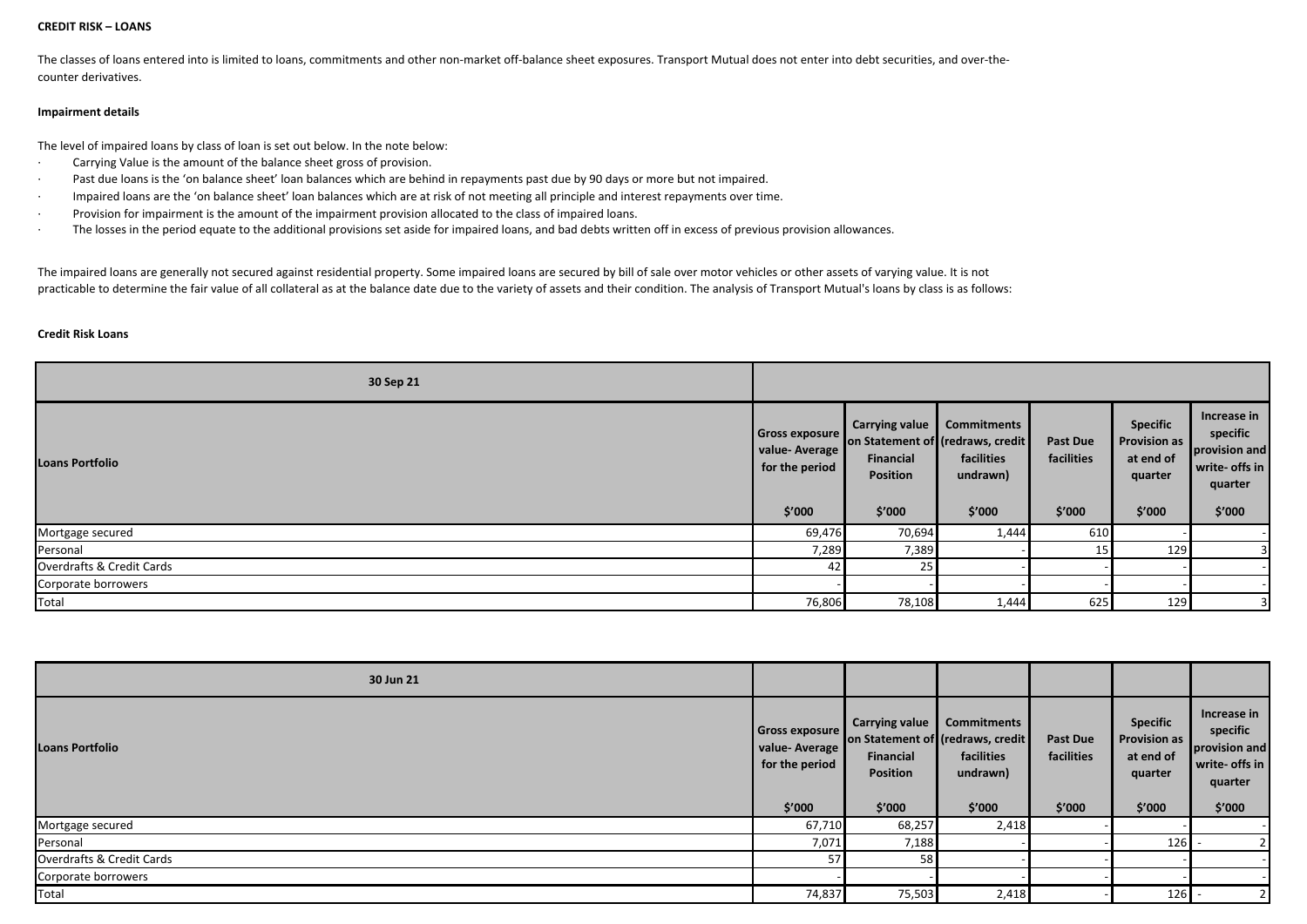## **GENERAL RESERVE FOR CREDIT LOSSES**

In addition to the above provision for impairment, the Board has recognised the need to make an allocation from retained earnings to ensure there is adequate protection for members against the prospect that some members will experience loan repayment difficulties in the future.

## **General Reserve for Credit Losses**

|                                          | 30 Sep 21 | 30 Jun 21 |
|------------------------------------------|-----------|-----------|
|                                          | \$'000    | \$'000    |
| <b>General Reserve for Credit Losses</b> | 461       | 461       |